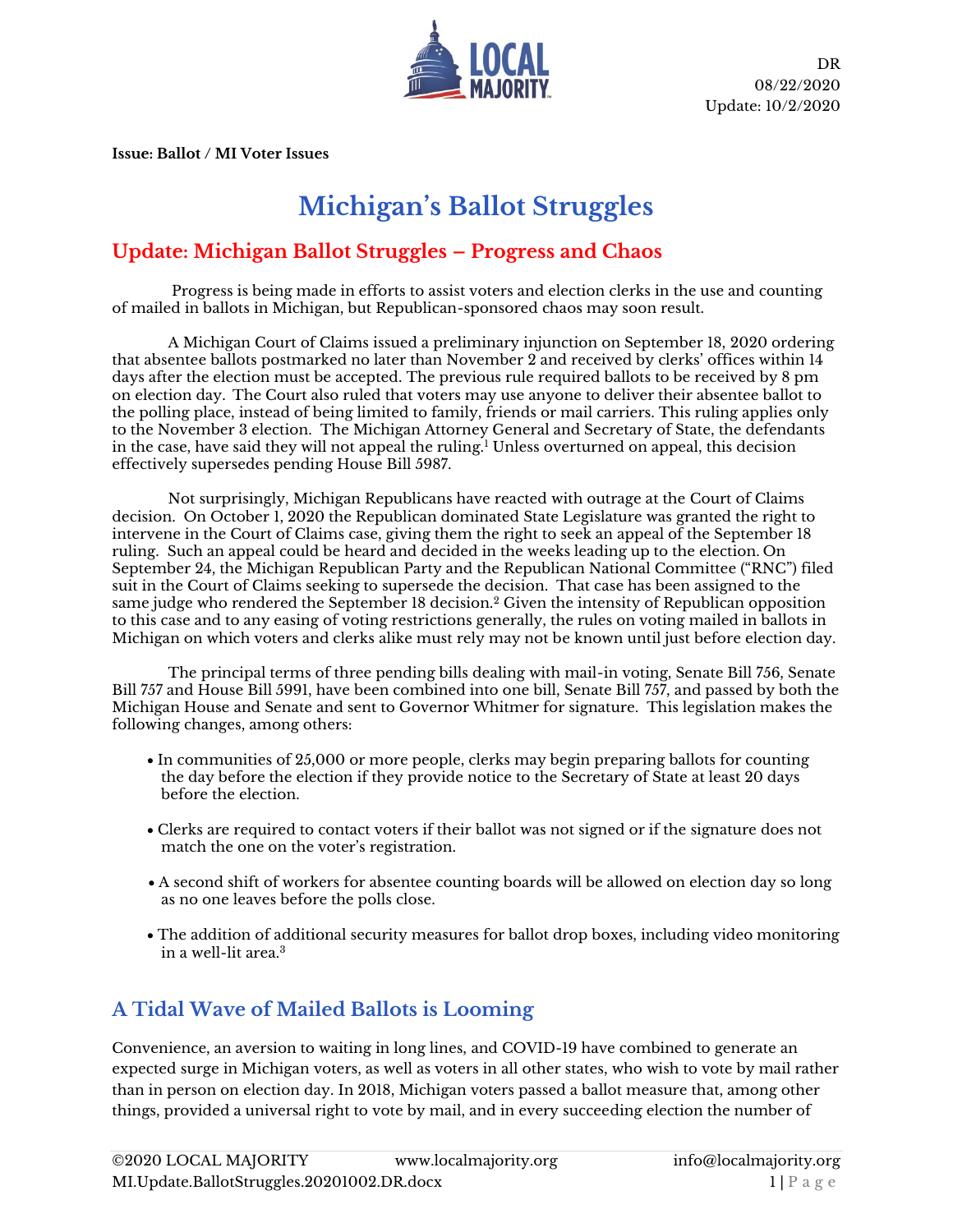

voters exercising the right to vote by mail has grown: <sup>3</sup> nearly one million people voted by mail in the March 10, 2020 Presidential primary just before the COVID-19 pandemic struck in full, and in the August 4 Michigan state primary 1.6 million voters out of a total of 2.5 million voted by mail.4, 5 This fall, Michigan's Secretary of State expects to mail absentee ballot request postcards to 4.4 million registered voters in the state who are not already signed up to receive an absentee ballot or who did not request an absentee ballot earlier in the Spring.<sup>6</sup> Expectations are that more than 3 million voters will mail in their ballots for the November 3 general election.<sup>7</sup>

## **Simple changes to improve timely and accurate counting of mailed ballots stalled by Michigan Republicans**

Several bills pending in the Michigan Legislature would assist local clerks in meeting the expected increase in mailed ballots. In February, 2020, Republican Senator Ruth Johnson, who previously served as Michigan Secretary of State from 2011 to 2018, introduced SB 756, which would allow clerks in jurisdictions with at least 10,000 active registered voters to have a second shift of workers in an absentee voter counting board, subject to certain safeguards, and SB 757, which would allow clerks in such jurisdictions to perform some preprocessing of absentee ballots on the Monday before the election, again subject to certain safeguards.<sup>8</sup> SB 756 was passed by the Senate on June 4, 2020 and awaits House action, and SB 757 was passed out of committee on May 27, 2020, and awaits Senate action.9, <sup>10</sup>



Reasons for Mail Ballot Rejections in the Michigan State Primary Election

Two bills have been introduced in the Michigan House to address the problems with mailed ballots (See Figure 1) that led to the rejection of over 8,600 ballots (more than 80% of the total rejected) in the August 4 state primary.<sup>11</sup>

HB 5987, introduced by Vanessa Geurra (a Democrat representing District 95) on July 23, 2020, would permit

Figure 1. Michigan Primary Election, August 4, 2020 included 10,600 absentee ballots (mail-in) rejected out of a total of 1.6M absentee ballots submitted. Of these 10,600 rejected ballots, 80% were rejected due to late arrival (blue) or signature verification issues (red).

mailed ballots to be counted if postmarked by election day and received within the two days after the election. 12

HB 5991, introduced by Yousef Rabhi (a Democrat representing District 53) on July 23, 2020, would require clerks to contact voters if a signature is missing or if the signature on a ballot application or on an absentee ballot does not match the signature on the voter registration.<sup>13</sup>

Republicans in charge of the House and Senate have not taken any further action on these rather modest measures. The election is fast approaching. Time is running out.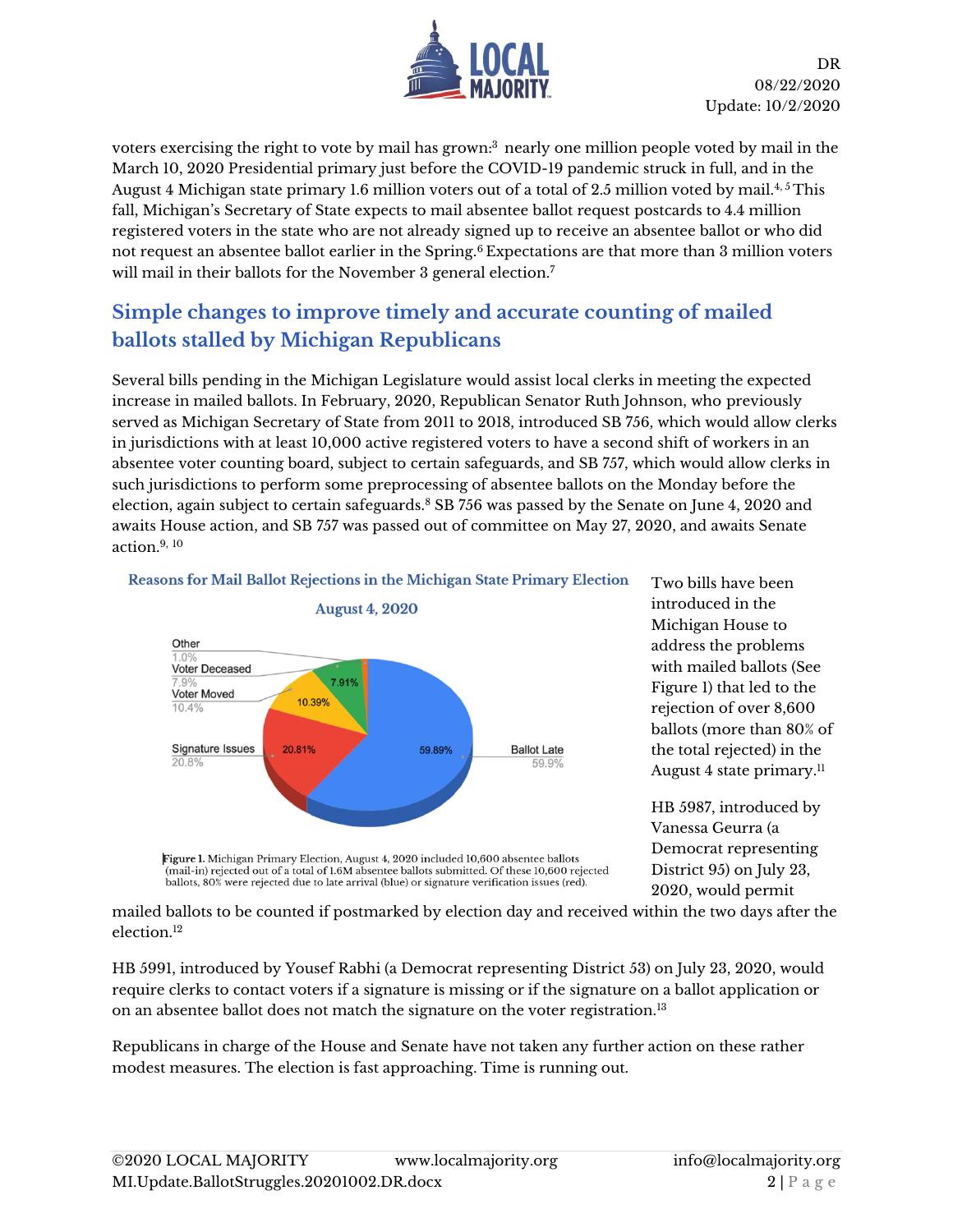

#### **Democrats propose universal, vote-by-mail system to address election day problems, reduce costs and improve turnout**

On May 6, 2020, Jeff Irwin, a Democrat representing Ann Arbor in the Michigan Senate, introduced SB 0909, a bill to establish a universal mail-in voting system and eliminate in-person voting.<sup>14</sup> Under the bill, all voters would mail in their ballots or return them to designated collection sites. This bill would eliminate the costs of polling places; voters would no longe be inconvenienced by long lines at polling places or need to interrupt their day to get to a polling place; and voter turnout would likely increase. The bill has been assigned to committee and no further action has been taken.<sup>15</sup>

Mr. Irwin has recognized the difficulties faced by the bill given Republican opposition to measures to make voting easier and increase turnout. The Republican-controlled Senate in Michigan will likely prove him correct.

| <b>Bills</b> | <b>Issue or Title</b>                                                                                                  | <b>Lead Sponsor</b>    | <b>Most Recent Action</b>                                       |
|--------------|------------------------------------------------------------------------------------------------------------------------|------------------------|-----------------------------------------------------------------|
| SB 756       | Allows some jurisdictions for a<br>second shift of absentee vote<br>counters                                           | Ruth Johnson (R, SD14) | Referred to Senate<br>Committee on Ways<br>and Means, 6/24/2020 |
| SB 757       | Allows some jurisdictions to<br>pre-process ballots the Monday<br>before Election Day                                  | Ruth Johnson (R, SD14) | Placed on Order of the<br>$3rd$ Reading, $5/27/2020$            |
| HB 5987      | Ballots may be counted if post-<br>marked by election day, even if<br>they arrive up to two days after<br>election day | Guerra (D, HD95)       | Referred to Comm. on<br>Elections and Ethics,<br>8/6/2020       |
| HB 5991      | Town clerks to follow-up with<br>voter if signature is missing<br>from ballot                                          | Yousef Rabhi (D, HD53) | Referred to Comm. on<br>Elections and Ethics,<br>8/6/2020       |
| SB 0909      | Universal vote by mail system                                                                                          | Irwin $(D, SD18)$      | Referred to Comm. on<br>Elections and Ethics,<br>5/6/2020       |

<sup>1</sup> [https://www.detroitnews.com/story/news/politics/2020/09/25/michigan-national-republican-parties-sue-stop](https://www.detroitnews.com/story/news/politics/2020/09/25/michigan-national-republican-parties-sue-stop-%20%20late-ballot-ruling/3531322001/)[late-ballot-ruling/3531322001/](https://www.detroitnews.com/story/news/politics/2020/09/25/michigan-national-republican-parties-sue-stop-%20%20late-ballot-ruling/3531322001/)

<sup>2</sup> [https://www.detroitnews.com/story/news/local/michigan/2020/09/18/michigan-clerks-must-accept-late](https://www.detroitnews.com/story/news/local/michigan/2020/09/18/michigan-clerks-must-accept-late-ballots-if-mailed-nov-2-judge-rules/3492245001/?for-guid=6acec7d2-52a2-11ea-aa40-121d6c06421b&utm_source=detroitnews-%20%20Daily%20Briefing&utm_medium=email&utm_campaign=daily_briefing&utm_term=list_article_thumb)[ballots-if-mailed-nov-2-judge-rules/3492245001/?for-guid=6acec7d2-52a2-11ea-aa40-](https://www.detroitnews.com/story/news/local/michigan/2020/09/18/michigan-clerks-must-accept-late-ballots-if-mailed-nov-2-judge-rules/3492245001/?for-guid=6acec7d2-52a2-11ea-aa40-121d6c06421b&utm_source=detroitnews-%20%20Daily%20Briefing&utm_medium=email&utm_campaign=daily_briefing&utm_term=list_article_thumb) [121d6c06421b&utm\\_source=detroitnews-](https://www.detroitnews.com/story/news/local/michigan/2020/09/18/michigan-clerks-must-accept-late-ballots-if-mailed-nov-2-judge-rules/3492245001/?for-guid=6acec7d2-52a2-11ea-aa40-121d6c06421b&utm_source=detroitnews-%20%20Daily%20Briefing&utm_medium=email&utm_campaign=daily_briefing&utm_term=list_article_thumb)

[Daily%20Briefing&utm\\_medium=email&utm\\_campaign=daily\\_briefing&utm\\_term=list\\_article\\_thumb](https://www.detroitnews.com/story/news/local/michigan/2020/09/18/michigan-clerks-must-accept-late-ballots-if-mailed-nov-2-judge-rules/3492245001/?for-guid=6acec7d2-52a2-11ea-aa40-121d6c06421b&utm_source=detroitnews-%20%20Daily%20Briefing&utm_medium=email&utm_campaign=daily_briefing&utm_term=list_article_thumb)